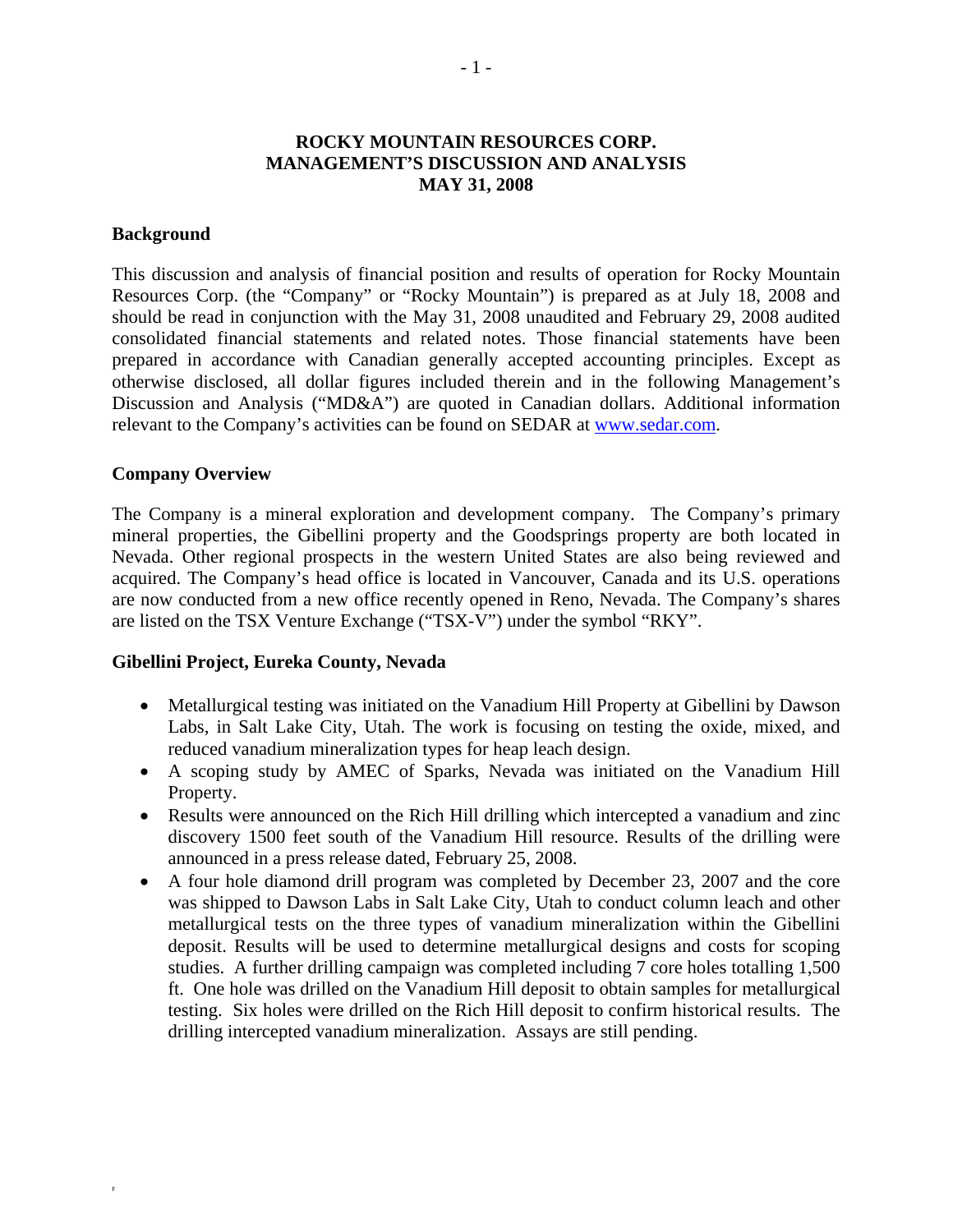#### **Good Springs Project, Clark County, Nevada**

• The Goodsprings Project is an early stage exploration project located along strike of the Yellow Pine Mine, one of the largest and highest grade zinc mines in Nevada. The Company has identified an exploration target hosted in limestone and dolomite rocks north of the Yellow Pine mine. The Company owns 160 unpatented mining claims of which 157 were staked by the Company and which the Company owns 100% with no royalty burdens. Three of the claims are subject to a 3% net smelter royalty. The Company is currently in the process of reviewing exploration plans for this property.

# **Other Regional**

• The Company is in the process of reviewing and acquiring other property prospects in the western United States.

The above information has been reviewed and approved by Alan Branham, (M. Sc. and CPG), a "qualified person" as that term is defined in National Instrument 43-101.

#### **Results of Operations**

F

The following table sets forth selected data for the periods indicated:

|                                               | <b>Three Months Ended</b><br>May 31 |           |              |           |
|-----------------------------------------------|-------------------------------------|-----------|--------------|-----------|
|                                               |                                     | 2008      |              | 2007      |
| Mineral property expenditures                 |                                     | \$238,034 |              | \$123,490 |
| General & Administrative expense:             |                                     |           |              |           |
| Depreciation                                  |                                     | 1,001     | 353          |           |
| Office facilities and administrative services |                                     | 13,055    | 7,813        |           |
| Professional fees                             | 32,871                              |           |              | 14,624    |
| Salaries and benefits                         | 144,113                             |           |              | 12,305    |
| Stock-based compensation                      |                                     | 29,000    |              |           |
| Transfer agent, listing and filing fees       |                                     | 11,527    |              | 2,385     |
| Travel                                        |                                     | 26,294    |              | 57        |
| Other                                         | 16,000                              |           |              | 1,350     |
|                                               |                                     | 273,861   |              | 38,887    |
| Other items:                                  |                                     |           |              |           |
| Interest income                               |                                     | (12,791)  |              | (10, 461) |
| Foreign exchange gain                         |                                     | (12, 437) |              | (2,403)   |
| Property review costs                         |                                     | 1,177     |              | 24,044    |
| Loss for the period                           | \$                                  | 487,844   | $\mathbb{S}$ | 173,557   |
| Basic and diluted loss per share              |                                     | \$0.03    |              | \$0.01    |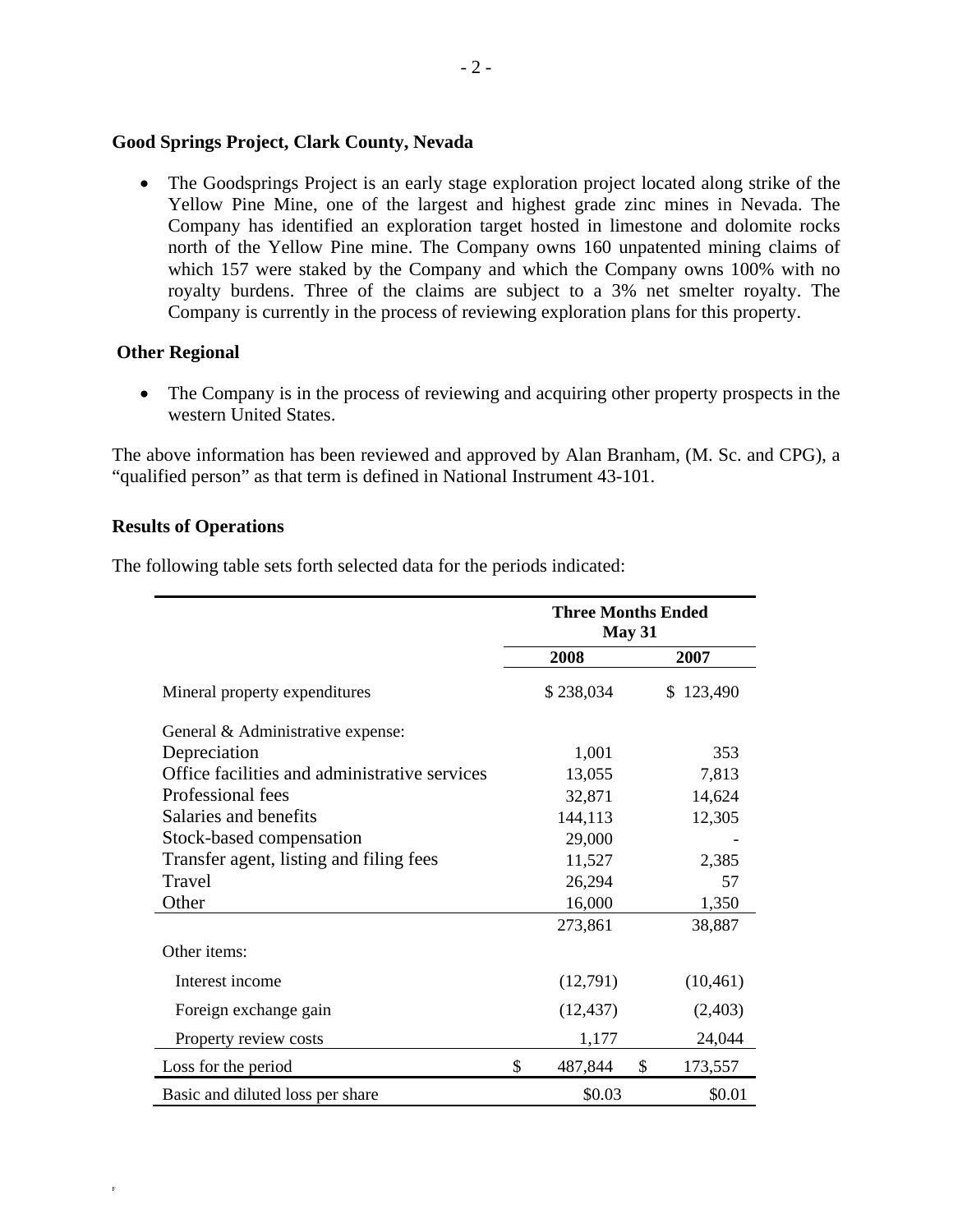The Company incurred a loss of \$487,844 for the three months ended May 31, 2008; compared to a loss of \$173,557 for the comparable period of the prior year. As the Company has no operating revenues, the increased loss is due to increased expenditures.

Property exploration expenditures are the largest component of expenses for the current quarter and increased from \$123,490 last year to \$238,034 for the three months ended May 31, 2008. Most of the spending was concentrated on the Gibellini property and focused on drilling and metallurgical testing.

After exploration activities, salaries and benefits comprised the next largest expense. In 2007, the Company paid a salary of US\$3,000 per month plus benefits to a director for his part-time services as Vice-President of Exploration. This arrangement was terminated in April 2008 after Mr. Tom DeMull was hired as President of the Company. The Company paid a US\$50,000 recruitment fee to an employment consultant in connection with the executive search and also paid a US\$40,000 signing bonus to the new president. Effective March 15, 2008, the Company paid a salary of US\$12,500 per month plus benefits to Mr. DeMull. These amounts were all expensed as salaries and benefits.

Stock-based compensation costs are a non-cash cost and are computed using the Black-Scholes option pricing model to estimate the fair value of stock options granted. During the three months ended March 31, 2008, a \$29,000 expense was recorded with respect to the vesting of certain options granted in February 2008. No options were granted and none vested during the corresponding period of 2007.

The increases for all other categories of expenses are a reflection of increased corporate activity. During the current quarter the Company hired a new president, re-located its US corporate office to Reno Nevada, expanded the work and started a scoping study on the Gibellini property and continued the search for new mineral projects.

The Company's only source of income is interest earned from funds on deposit.

# **Financial Position, including Cash Flows, Liquidity and Capital Resources**

F

At May 31, 2008, cash was \$1,870,913, down from \$2,215,100 at February 29, 2008. Working capital at May 31, 2008 was \$1,673,333. The Company's cash resources are on deposit with a major Canadian chartered bank. The Company does not invest in asset-backed commercial paper.

Administrative costs (excluding stock-based compensation of \$29,000, a non-cash expense) were \$244,861 for the three months ending May 31, 2008 but the largest use of funds was related to mineral property activity. The Company spent \$45,071 on property acquisition costs (advance royalty payments, option payments and staking costs) and \$238,034 on mineral property exploration expenditures. There were no equity financings during the quarter.

The Company has sufficient funds to cover anticipated administrative and property option payments for the coming year but may require additional funding to cover proposed acquisitions and exploration work. If required, additional funding would probably take the form of an equity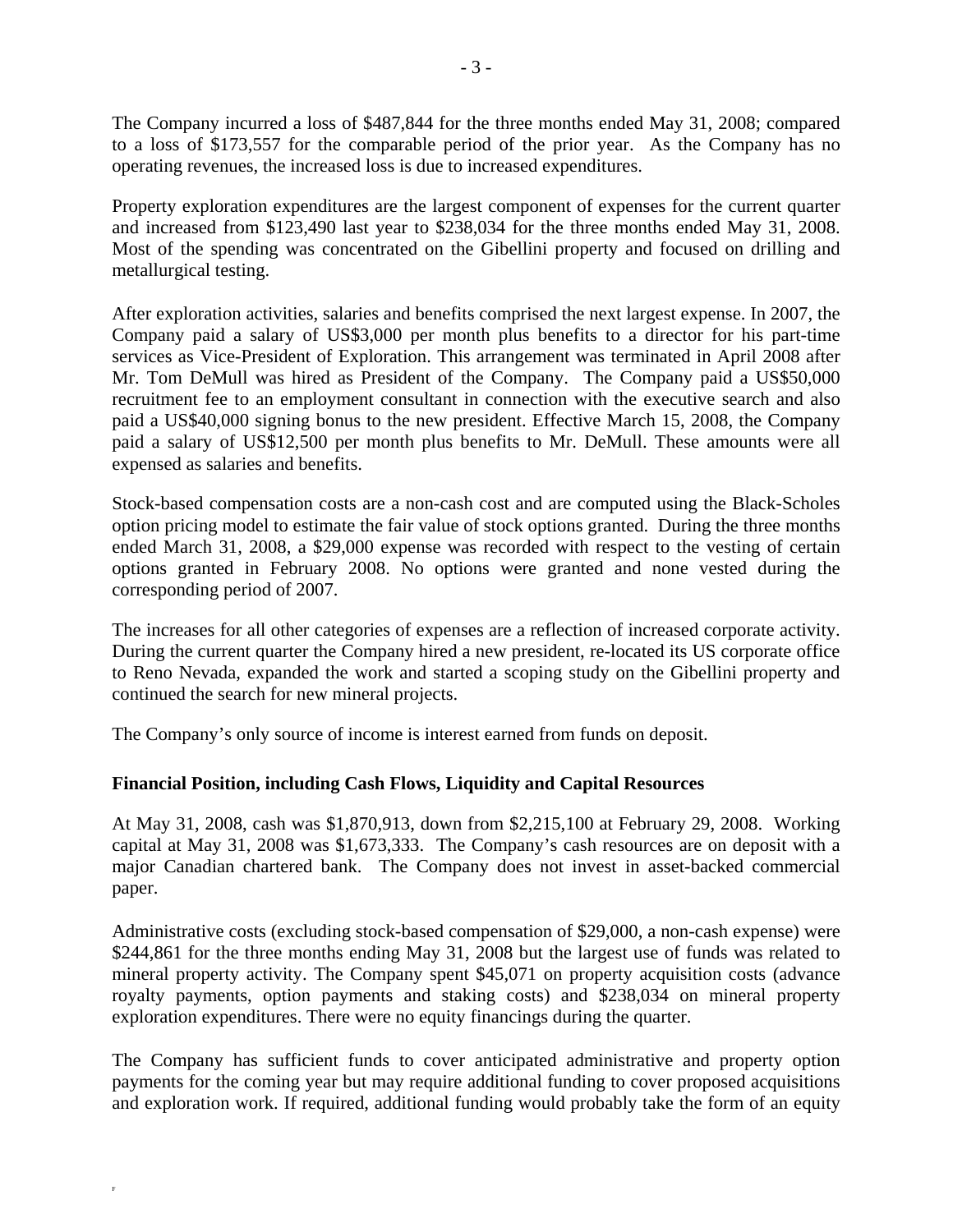financing, either public or private. Although the Company has been successful with its equity financings in the past, there is no assurance they will be successful in the future.

#### **Summary of Quarterly Results:**

|                           | Mineral<br>Exploration<br>(\$) | General<br><b>Expenses</b><br>(\$) | Stock-based<br>Compensation<br>(\$) | Interest<br>Income<br>(\$) | Net Loss<br>(\$) | Basic &<br>Diluted<br>Loss<br>Per Share<br>$(\boldsymbol{\mathsf{S}})$ |
|---------------------------|--------------------------------|------------------------------------|-------------------------------------|----------------------------|------------------|------------------------------------------------------------------------|
| $Q1 - May 31, 2008$       | 238,034                        | 244.861                            | 29,000                              | (12,791)                   | 487.844          | 0.03                                                                   |
| $Q4 - February\ 29, 2008$ | 85,787                         | 62,594                             | 267,696                             | (19,081)                   | 503,548          | 0.03                                                                   |
| $Q3$ – November 30, 2007  | 286,171                        | 32,056                             | $\overline{\phantom{a}}$            | (20, 300)                  | 317,118          | 0.02                                                                   |
| $Q2 -$ August 31, 2007    | 356,713                        | 36,597                             | $\overline{\phantom{a}}$            | (6,262)                    | 435,840          | 0.04                                                                   |
| $Q1 - May 31, 2007$       | 123,490                        | 38,887                             | -                                   | (10, 461)                  | 173,557          | 0.01                                                                   |
| Q4 - February 28, 2007    | 64,419                         | 49,752                             |                                     | (5,584)                    | 111,383          | 0.01                                                                   |
| $Q3 - November 30, 2006$  | 119,822                        | 25,703                             | $\overline{\phantom{a}}$            | (2,773)                    | 139,382          | 0.01                                                                   |
| $Q2 -$ August 31, 2006    | 167,267                        | 23,831                             |                                     | (5,664)                    | 189,514          | 0.02                                                                   |

#### **Explanatory Notes:**

- 1. The Company was incorporated on March 2, 2006 and earns interest income but has no operating revenue. Interest income is dependant upon the amount of funds on deposit and interest rates paid. The Company completed an initial private placement for approximately \$820,000 during May and June of 2006, an additional private placement for approximately \$1,120,000 during January 2007 and its IPO for approximately \$2,236,000 (net) during September 2007. Between the beginning of January 2008 and the end of May 2008, interest rates paid by the bank dropped by approximately 40%.
- 2. General expenses have been trending upward since incorporation reflecting increased levels of activity. Costs for Q4 – February 29, 2008 were elevated primarily due to higher professional fees, including an accrual for the year end-audit and legal costs associated with documents for proposed property lease acquisitions.
- 3. Mineral exploration expenses tend to have a seasonal trend as exploration activity is easier during the late spring, summer and early fall. Although there is year round access to the Gibellini property, the Lake Owen property, the option for which was dropped in February 2008, was at elevation and was inaccessible from mid-fall to late spring.
- 4. Stock-based compensation costs are a non-cash expense and represent an estimate of the fair value of stock options granted. During the quarter ended Q4 - February 29, 2008, the Company granted to certain consultants a total of 690,000 options, of which 650,000 were subject to vesting provisions.
- 5. During Q1 May 31, 2008, the Company hired a full-time president and commenced paying US\$12,500 per month plus benefits. In addition to the monthly salary, the Company paid a US\$40,000 signing bonus and a US\$50,000 placement fee to the recruitment consultant who conducted the executive search.

# **Transactions with Related Parties**

F

The Company paid Ionic Management Corp. ("Ionic"), formerly Quest Management Corp., a company related by virtue of one director and two officers in common, a monthly fee of \$4,000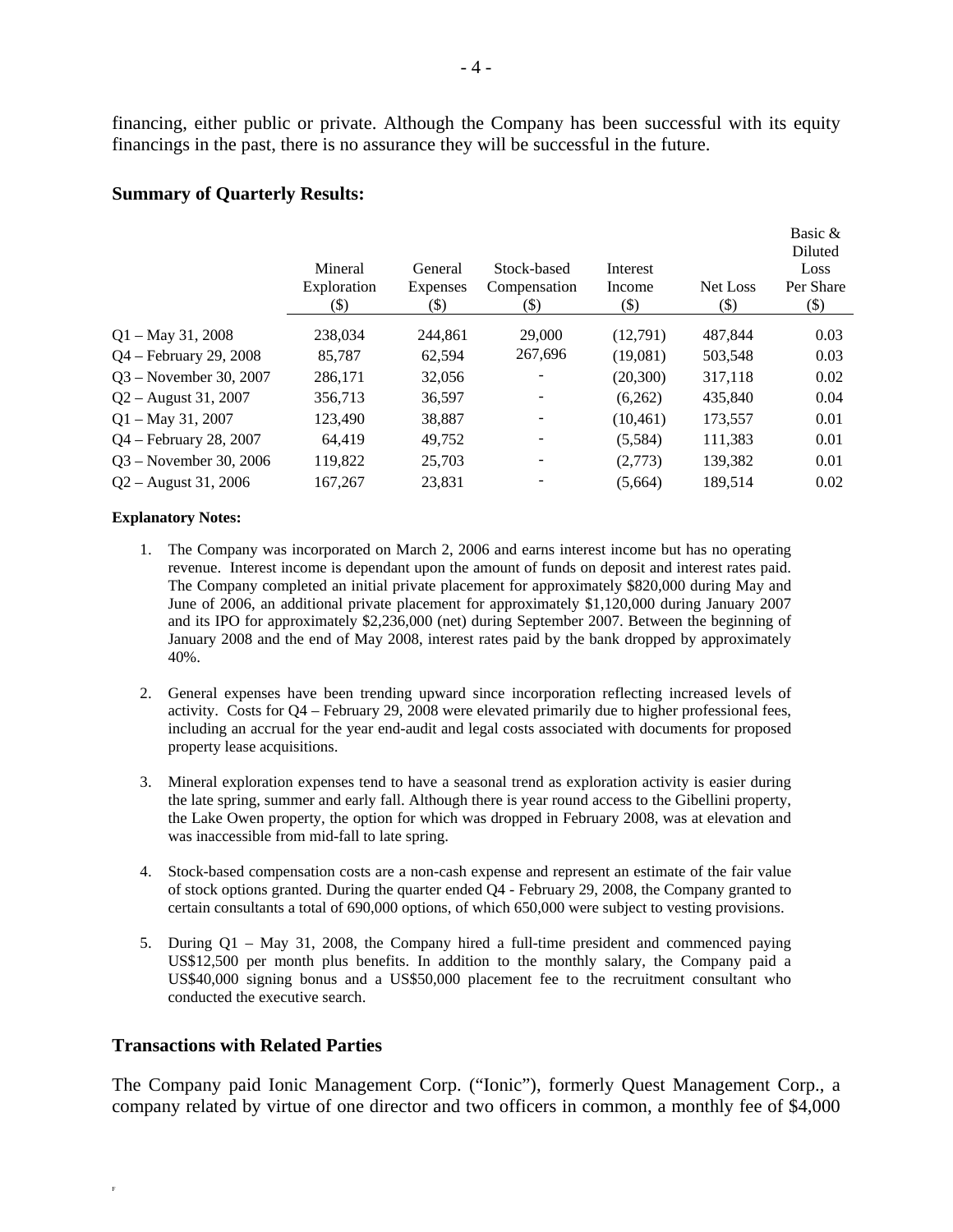for accounting and various administrative office services provided in Canada. For the three months ended May 31, 2008, the Company paid a total of \$12,000. In addition, the Company reimburses Ionic for out of pocket direct costs incurred on behalf of the Company. Such costs include travel, postage, courier charges, printing and long distance telephone charges.

The Company paid a monthly rent of US\$200 for its Montana office to Mr. Alan Branham, a director, for a total of US\$400 during the current fiscal quarter. This arrangement was terminated on April 30, 2008.

These transactions are in the normal course of operations and are measured at the exchange amount, which is the amount of consideration established and agreed to by the related parties.

# **Changes in Accounting Policy Including Initial Adoption**

# **Financial instruments**

Effective March 1, 2007 the Company adopted the new standards announced by the Canadian Institute of Chartered Accountants (CICA); Sections 3855 Financial Instruments – Recognition and Measurement; Section 3865 Hedges; and Section 1530 Comprehensive Income. Under the new standards, all financial assets must be classified as held-to-maturity, loans and receivables, held-for-trading or available-for-sale and all financial liabilities must be classified as held-fortrading and other financial liabilities. Financial instruments classified as held-for-trading will be measured at fair value with changes in fair value recognized in net income. Financial assets classified as held-to-maturity or as loans and receivables and financial liabilities not classified as held-for-trading will be measured at amortized cost. Available-for-sale financial assets will be measured at fair value with changes in fair value recognized in other comprehensive income. All derivative financial instruments will be reported on the balance sheet at fair value with changes in fair value recognized in net income unless the derivative is part of a hedging relationship that qualifies as a fair value hedge, cash flow hedge or hedge of a net investment in a self-sustaining foreign operation. As a result, the Company has no comprehensive income or hedges that affect the current financial statements and therefore, the Company has not included a statement of other comprehensive income.

The adoption of these sections had no impact on the Company's financial statements.

# **Accounting Changes**

F

Effective March 1, 2007 the Company implemented the new CICA accounting section 1506 (Accounting Changes). Under these new recommendations, voluntary changes in accounting policy are permitted only when they result in the financial statements providing reliable and more relevant information. This section requires changes in accounting policy to be applied retrospectively unless doing so is impracticable, requires prior period errors to be corrected retrospectively and requires enhanced disclosures about the effects of changes in accounting policies, estimates and errors on the financial statements. These recommendations also require the disclosure of new primary sources of generally accepted accounting principles that have been issued but not yet effective.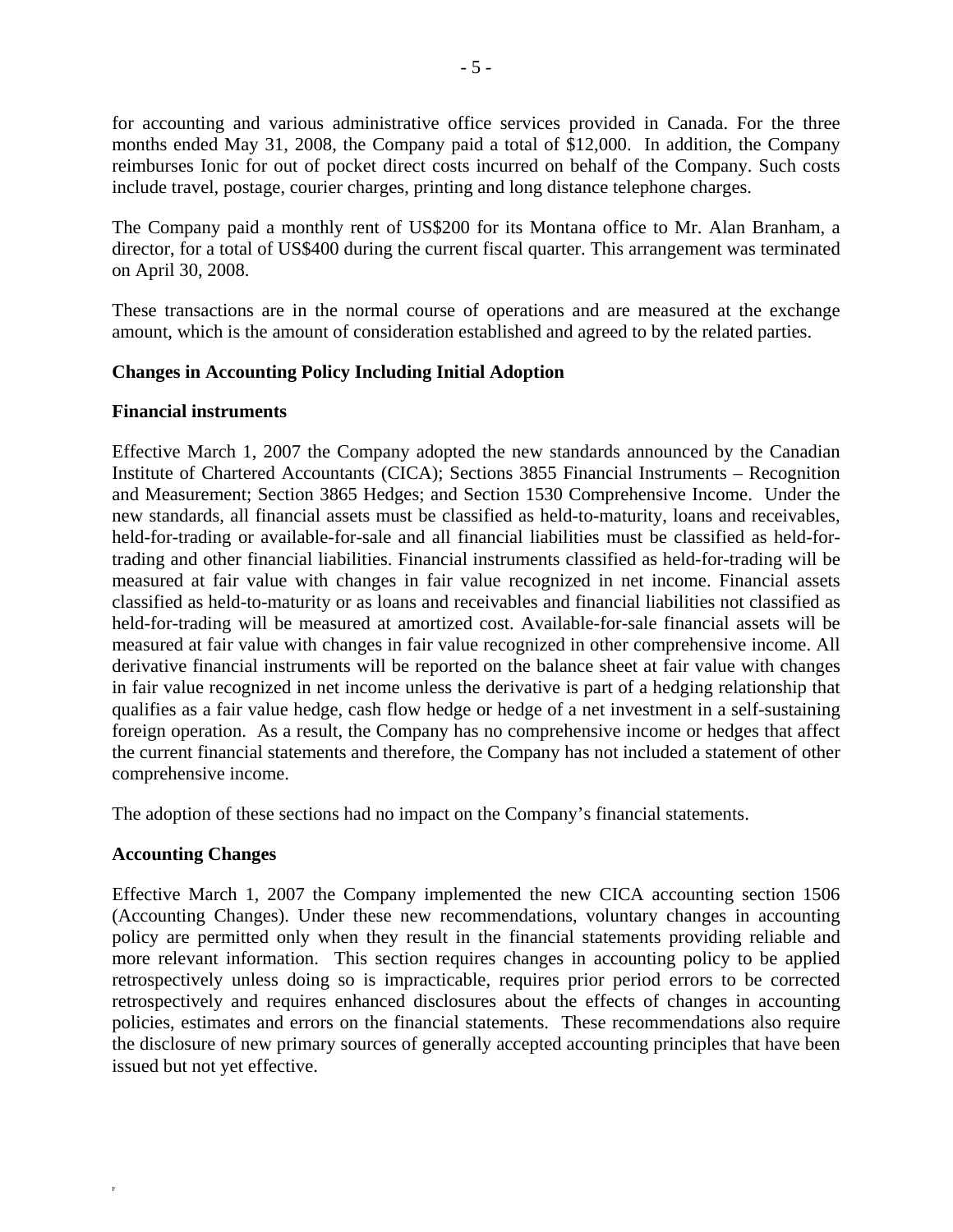The impact that the adoption of this section will have on the Company's financial statements will depend on the nature of future accounting changes and the required additional disclosure on Recent Accounting Pronouncements.

# **New Accounting Pronouncements**

# **Financial Instruments**

Effective March 1, 2008, the Company will implement the new CICA accounting sections: 3862 (Financial Instruments – Disclosure), 3863 (Financial Instruments – Presentation), which replaced section 3861 Financial Instruments – Disclosures and Presentation. These new standards revise and enhance the disclosure requirements, and carry forward, substantially unchanged, the presentation requirements. Sections 3862 and 3863 emphasize the significance of financial instruments for the entity's financial position and performance, the nature and extent of the risks arising from financial instruments, how these risks are managed. These new standards are applicable to interim and annual periods relating to fiscal years beginning on or after October 1, 2007. These new Sections relate to disclosure and presentation only and will not have an impact on the Company's financial results.

# **Capital Disclosures**

Effective March 1, 2008, the Company will implement the new CICA accounting section 1535 (Capital Disclosures). Section 1535 specifies the disclosure of (i) an entity's objectives, policies, and processes for managing capital; (ii) quantitative data about what the entity regards as capital; (iii) whether the entity has complied with any capital requirements; and (iv) if it has not complied, the consequences of such non-compliance. This new Section relates to disclosure and will not have an impact on the Company's financial results.

# **Assessing Going Concern**

F

The Accounting Standards Board ("AcSB") amended CICA Handbook Section 1400, to include requirements for management to assess and disclose an entity's ability to continue as a going concern. This section applies to interim and annual financial statements relating to fiscal years beginning on or after January 1, 2008. The Company is currently assessing the impact of this section.

# **International Financial Reporting Standards ("IFRS")**

In January 2006 the AcSB announced that accounting standards in Canada are to converge with IFRS. The AcSB has indicated that Canadian entities will need to begin reporting under IFRS by the first quarter of 2011 with appropriate comparative data from the prior year. Under IFRS, the primary audience is capital markets and as a result, there is significantly more disclosure required, specifically for quarterly reporting. Further, while IFRS uses a conceptual framework similar to Canadian GAAP, there are significant differences in accounting policy which must be addressed. While the Company has begun assessing the adoption of IFRS for 2011, the financial reporting impact of the transition to IFRS cannot be reasonably estimated at this time.